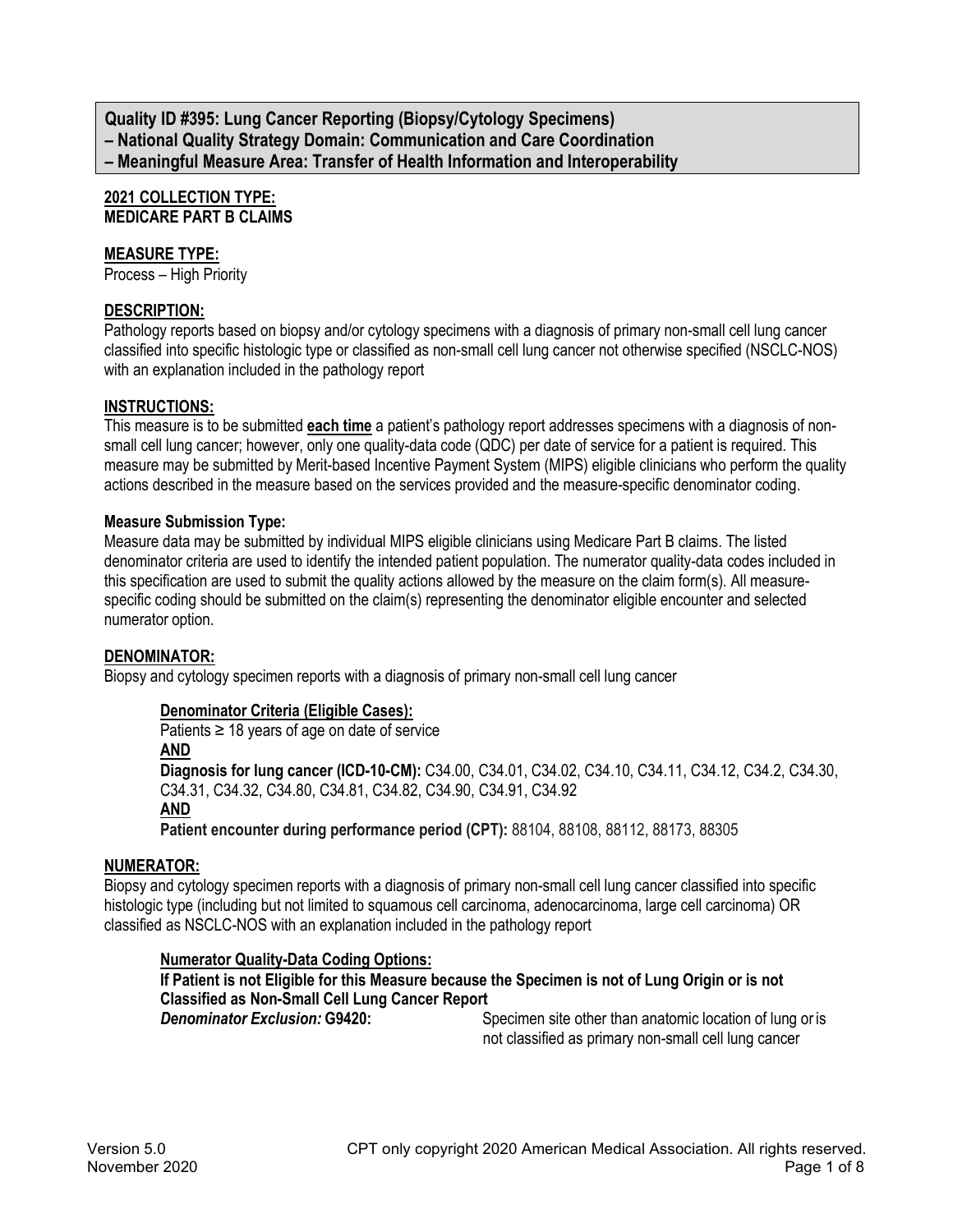| <u>UK</u> |                                                                                      |                                                                                                                                                                                                                                                                                      |  |
|-----------|--------------------------------------------------------------------------------------|--------------------------------------------------------------------------------------------------------------------------------------------------------------------------------------------------------------------------------------------------------------------------------------|--|
|           | Non-Small Cell Lung Cancer Biopsy and Cytology Specimen Reports Classified           |                                                                                                                                                                                                                                                                                      |  |
| <u>OR</u> | Performance Met: G9418:                                                              | Primary non-small cell lung cancer biopsy and<br>cytology specimen report documents classification<br>into specific histologic type OR classified as NSCLC-<br>NOS with an explanation                                                                                               |  |
|           | Non-small Cell lung Cancer Biopsy and Cytology Specimen Reports not Classified for a |                                                                                                                                                                                                                                                                                      |  |
|           | <b>Medical Reason</b>                                                                |                                                                                                                                                                                                                                                                                      |  |
| <u>OR</u> | <b>Denominator Exception: G9419:</b>                                                 | Documentation of medical reason(s) for not including the<br>histological type OR NSCLC-NOS classification with an<br>explanation (e.g., biopsy taken for other purposes in a<br>patient with a history of primary non-small cell lung cancer<br>or other documented medical reasons) |  |
|           |                                                                                      | Non-Small Cell Lung Cancer Biopsy and Cytology Specimen Reports not Classified, Reason not Given                                                                                                                                                                                     |  |
|           | <b>Performance Not Met: G9421:</b>                                                   | Primary non-small cell lung cancer biopsy and cytology<br>specimen report does not document classification into<br>specific histologic type OR classified as NSCLC-NOS with<br>an explanation                                                                                        |  |

# **RATIONALE:**

**OR**

Lung cancer is the most frequent cause of major cancer incidence and mortality worldwide. The classifications of lung cancer published by the World Health Organization (WHO) in 1967, 1981, and 1999 were written primarily by pathologists for pathologists. Only in the 2004 revision, relevant genetics and clinical information were introduced. Nevertheless, because of remarkable advances over the last 6 years in our understanding of lung adenocarcinoma, particularly in the area of medical oncology, molecular biology, and radiology, there is a pressing need for a revised classification, based not on pathology alone, but rather on an integrated multidisciplinary platform.

For the first time, this classification addresses an approach to small biopsies and cytology in lung cancer diagnosis. Recent data regarding epidermal growth factor receptor (EGFR) mutation predicting responsiveness to epidermal growth factor receptor tyrosine kinase inhibitors (EGFR-TKIs), toxicities, and therapeutic efficacy have established the importance of distinguishing squamous cell carcinoma from adenocarcinoma and non-small cell lung carcinoma (NSCLC) not otherwise specified (NOS) in patients with advanced lung cancer. Approximately 70% of lung cancers are diagnosed and staged by small biopsies or cytology rather than surgical resection specimens, with increasing use of transbronchial needle aspiration (TBNA), endobronchial ultrasound-guided TBNA and esophageal ultrasoundguided needle aspiration. Within the NSCLC group, most pathologists can identify well- or moderately- differentiated squamous cell carcinomas or adenocarcinomas, but specific diagnoses are more difficult with poorly differentiated tumors. Nevertheless, in small biopsies and/or cytology specimens, upwards of 30% of specimens continue to be diagnosed as NSCLC-NOS. The most recent recommendations from WHO are that pathologists "reduce the use of the term NSCLC NOS as much as possible and classify tumors according to their specific histologic subtype" (WHO, 2015).

# **CLINICAL RECOMMENDATION STATEMENTS:**

To address advances in oncology, molecular biology, pathology, radiology, and surgery of lung adenocarcinoma, an international multidisciplinary classification was sponsored by the International Association for the Study of Lung Cancer, American Thoracic Society, and European Respiratory Society. This new adenocarcinoma classification is needed to provide uniform terminology and diagnostic criteria, especially for bronchioloalveolar carcinoma (BAC), the overall approach to small non-resection cancer specimens, and for multidisciplinary strategic management of tissue for molecular and immunohistochemical studies.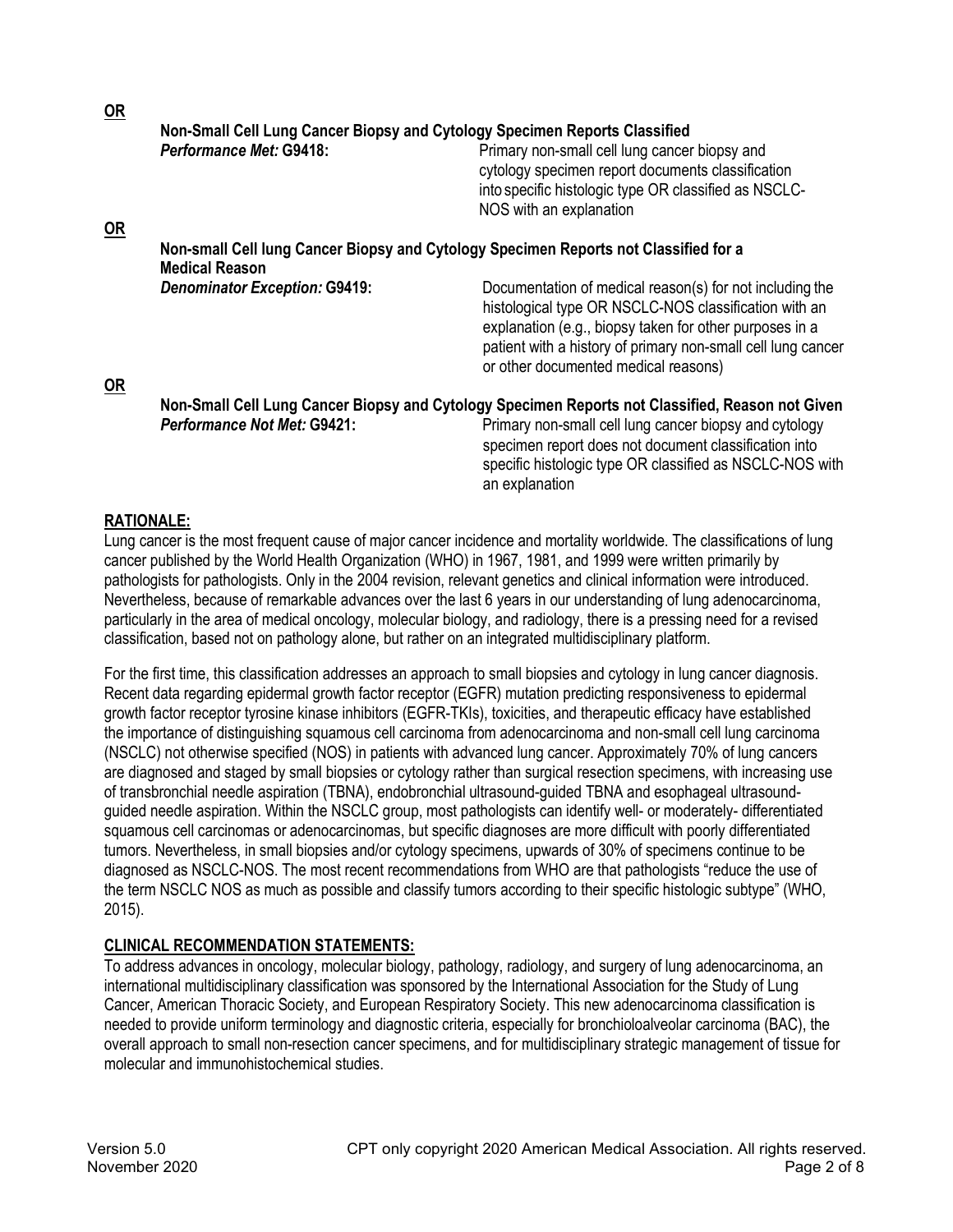For small biopsies and cytology, we recommend that NSCLC be further classified into a more specific histologic type, such as adenocarcinoma or squamous cell carcinoma, whenever possible (strong recommendation, moderate quality evidence).

We recommend that the term NSCLC-NOS be used as little as possible and we recommend it be applied only when a more specific diagnosis is not possible by morphology and/or special stains (strong recommendation, moderate quality evidence).

The above strategy for classification of adenocarcinoma versus other histologies and the terminology should be used in routine diagnosis and future research and clinical trials so that there is uniform classification of disease cohorts in relationship to tumor subtypes.

Travis WD, Brambilla E, Noguchi M, et al. International Association for the Study of Lung Cancer/American Thoracic Society/European Respiratory Society International Multidisciplinary Classification of Lung Adenocarcinoma. Journal of Thoracic Oncology 2011; 6:244-285.

# **COPYRIGHT: THE MEASURES ARE PROVIDED "AS IS" WITHOUT WARRANTY OF ANY KIND.**

© 2020 College of American Pathologists. All Rights Reserved.

Limited proprietary coding is contained in the Measure specifications for convenience. Users of the proprietary code sets should obtain all necessary licenses from the owners of these code sets. The College of American Pathologists disclaims all liability for use or accuracy of any Current Procedural Terminology (CPT®) or other coding contained in the specifications.

CPT® contained in the Measures specifications is copyright 2004-2020 American Medical Association. ICD-10 is copyright 2020 World Health Organization. All rights reserved.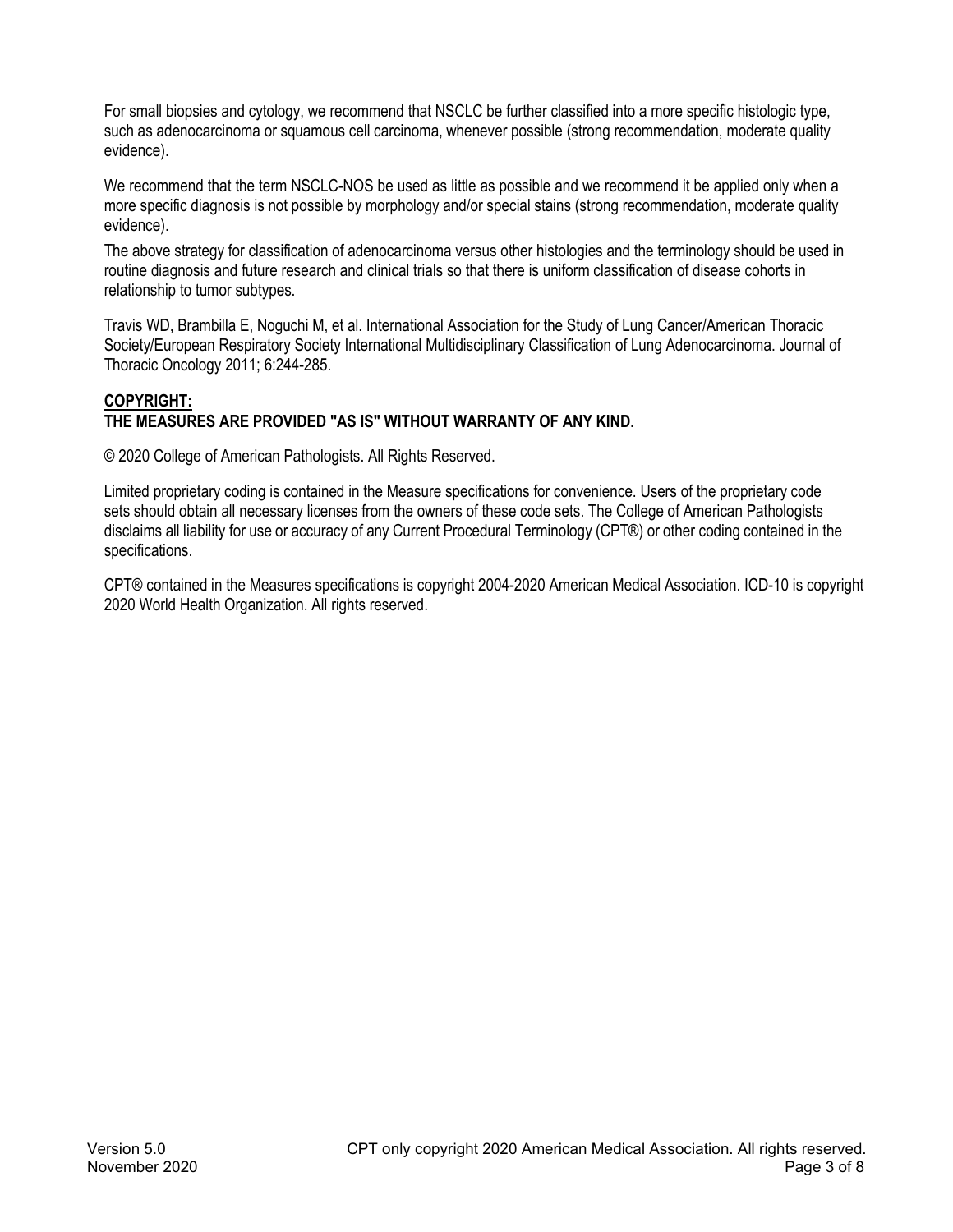# **2021 Medicare Part B Claims Flow for Quality ID #395: Lung Cancer Reporting (Biopsy/Cytology Specimens)**

*Disclaimer: Refer to the measure specification for specific coding and instructions to submit this measure.*

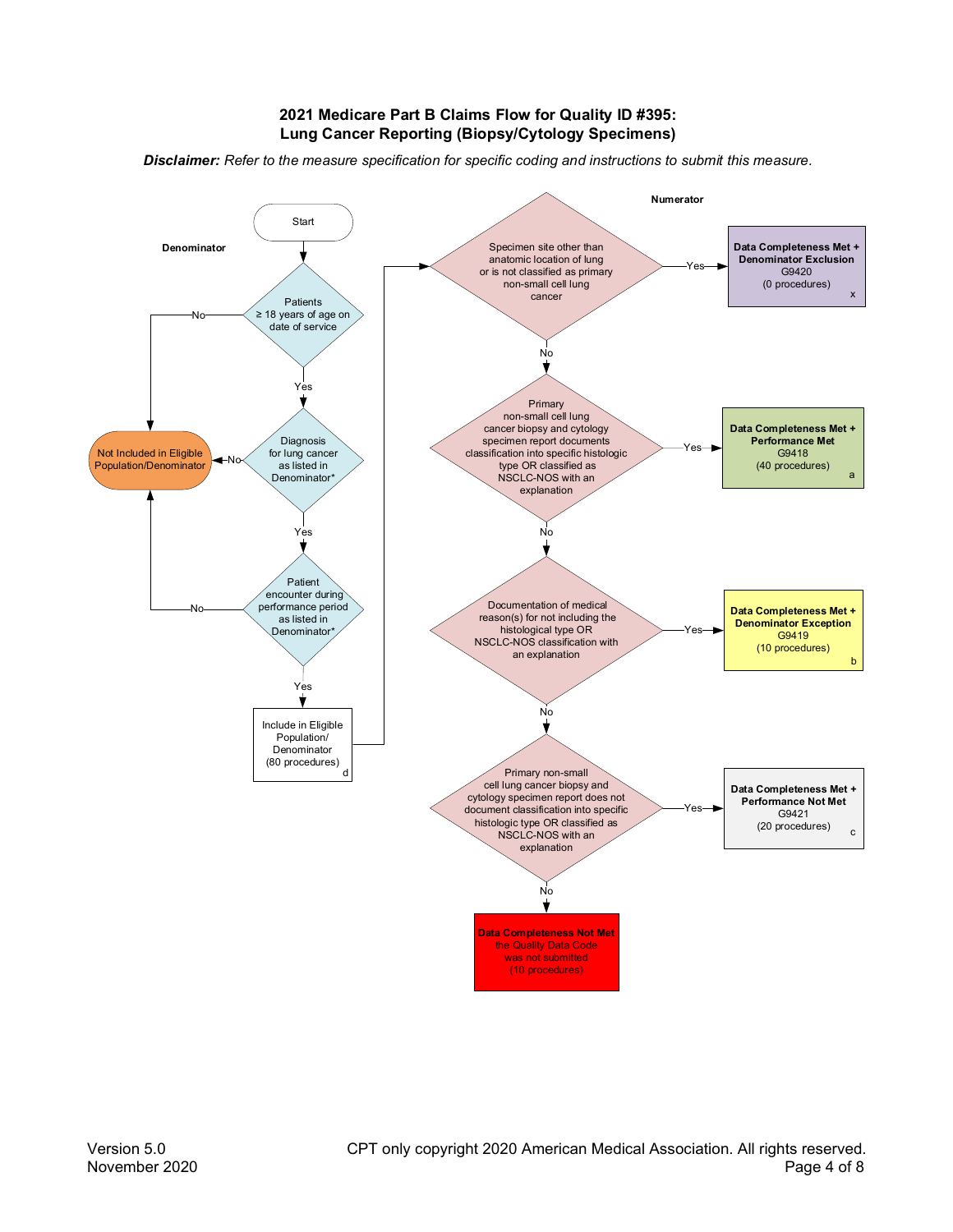#### **SAMPLE CALCULATIONS**

D**ata Completeness=**<br><u>170 Denominator Exclusion(x=0 procedures) + Performance Met(a=40 procedures) + Denominator Exception(b=10 procedures) + Performance Not Met(c=20 procedures) =7<u>0 procedures</u>= **87.50%**<br>Eligible Populat</u>

#### **Performance Rate=**

Performance Met (a=40 procedures) = 40 procedures = **66.67%** Data Completeness Numerator (70 procedures) – Denominator Exclusion (x=0 procedures) – Denominator Exception (b=10 procedures) = 60 procedures

\*See the posted measure specification for specific coding and instructions to submit this measure. NOTE: Submission Frequency: Procedure

CPT only copyright 2020 American Medical Association. All rights reserved.<br>The measure diagrams were developed by CMS as a supplemental resource to be used<br>in conjunction with the measure specifications. They should not b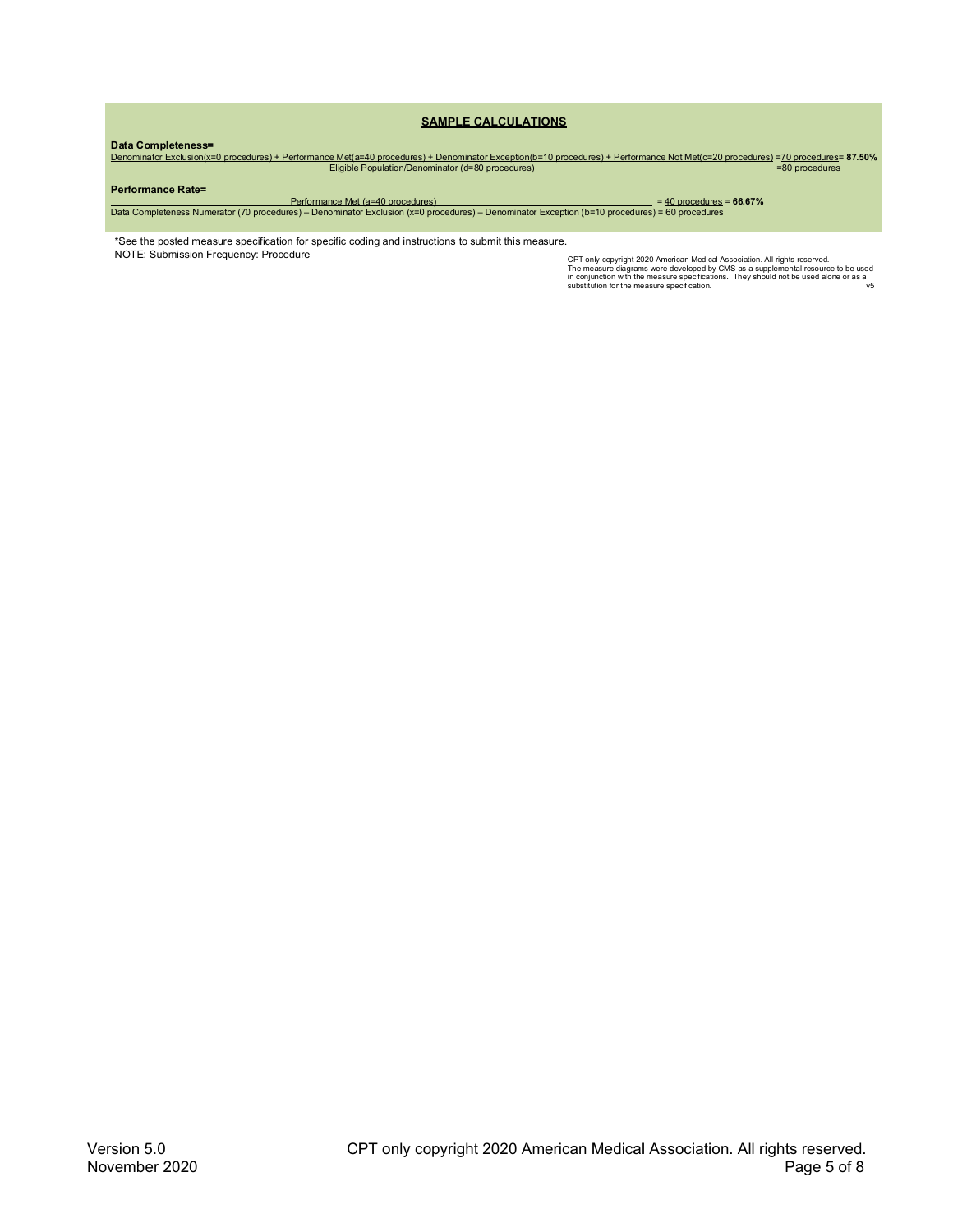# **2021 Medicare Part B Claims Flow Narrative for Quality ID #395: Lung Cancer Reporting (Biopsy/Cytology Specimens)**

*Disclaimer: Refer to the measure specification for specific coding and instructions to submit this measure.*

- 1. Start with Denominator
- 2. Check *Patients aged greater than or equal to 18 years of age on date of service*:
	- a. If *Patients aged greater than or equal to 18 years of age on date of service* equals No, do not include in *Eligible Population/Denominator*. Stop processing.
	- b. If *Patients aged greater than or equal to 18 years of age on date of service* equals Yes, proceed to check *Diagnosis for lung cancer as listed in Denominator\**.
- 3. Check *Diagnosis for lung cancer as listed in Denominator\**:
	- a. If *Diagnosis for lung cancer as listed in Denominator\** equals No, do not include in *Eligible Population/Denominator*. Stop processing.
	- b. If *Diagnosis for lung cancer as listed in Denominator\** equals Yes, proceed to check *Patient encounter during performance period as listed in Denominator\**.
- 4. Check *Patient encounter during performance period as listed in Denominator\**:
	- a. If *Patient encounter during performance period as listed in Denominator\** equals No, do not include in *Eligible Population/Denominator*. Stop processing.
	- b. If *Patient encounter during performance period as listed in Denominator\** equals Yes, include in *Eligible Population/Denominator*.
- 5. Denominator Population:
	- Denominator Population is all Eligible Procedures in the Denominator. Denominator is represented as Denominator in the Sample Calculation listed at the end of this document. Letter d equals 80 procedures in the Sample Calculation.
- 6. Start Numerator
- 7. Check *Specimen site other than anatomic location of lung or is not classified as primary non-small cell lung cancer*:
	- a. If *Specimen site other than anatomic location of lung or is not classified as primary non-small cell lung cancer* equals Yes, include in the *Data Completeness Met and Denominator Exclusion*.
		- *Data Completeness Met and Denominator Exclusion* letter is represented in the Data Completeness and Performance Rate in the Sample Calculation listed at the end of this document. Letter x equals 0 procedures in the Sample Calculation.
	- b. If *Specimen site other than anatomic location of lung or is not classified as primary non-small cell lung cancer* equals No, proceed to check *Primary non-small cell lung cancer biopsy and cytology specimen report documents classification into specific histologic type OR classified as NSCLC-NOS with an explanation*.
- 8. Check *Primary non-small cell lung cancer biopsy and cytology specimen report documents classification into specific histologic type OR classified as NSCLC-NOS with an explanation*: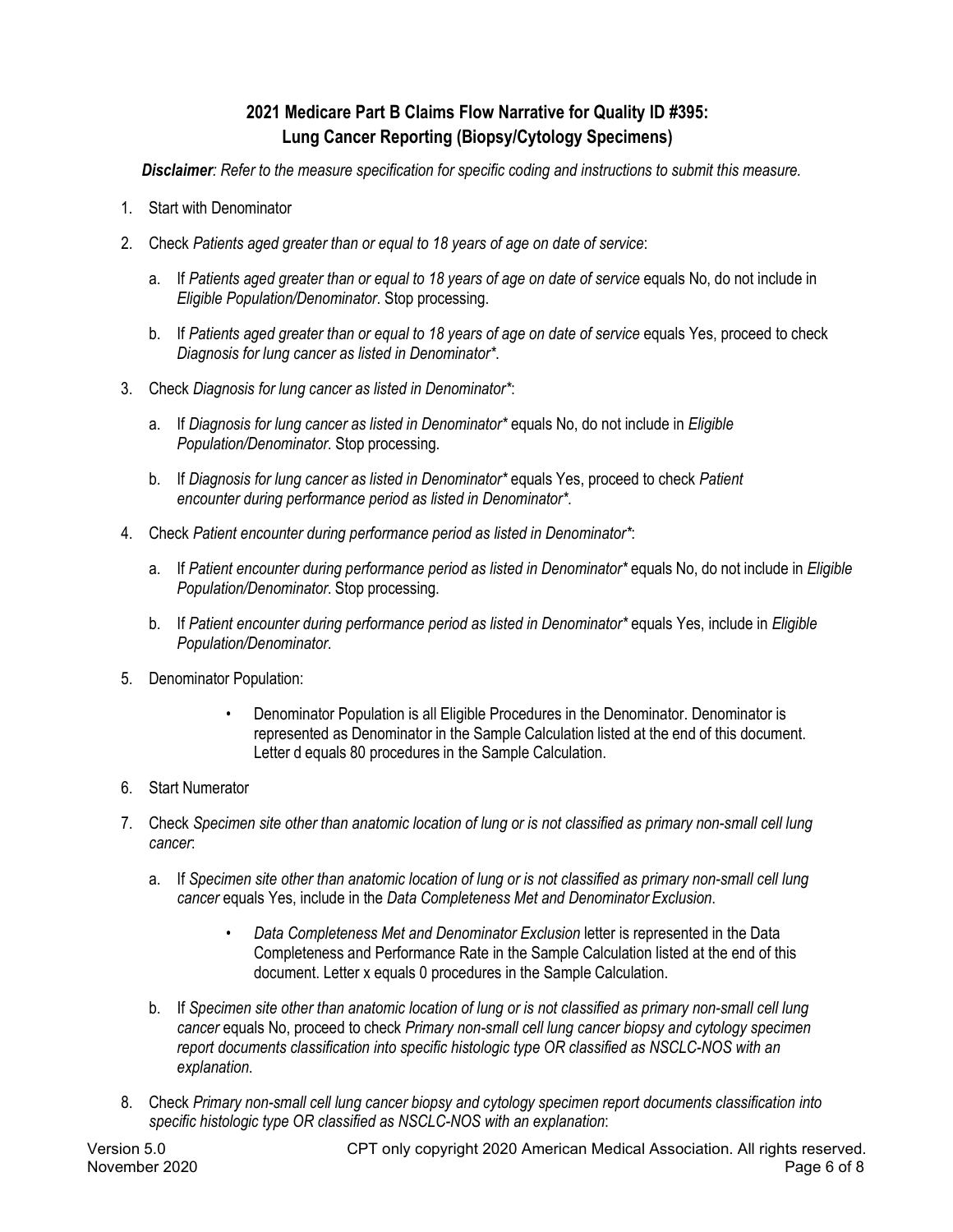- a. If *Primary non-small cell lung cancer biopsy and cytology specimen report documents classification into specific histologic type OR classified as NSCLC-NOS with an explanation* equals Yes, include in *Data Completeness Met and Performance Met*.
	- *Data Completeness Met and Performance Met* letter is represented in the Data Completeness and Performance Rate in the Sample Calculation listed at the end of this document. Letter a equals 40 procedures in Sample Calculation.
- b. If *Primary non-small cell lung cancer biopsy and cytology specimen report documents classification into specific histologic type OR classified as NSCLC-NOS with an explanation* equals No, proceed to check *Documentation of medical reason(s) for not including the histological type OR NSCLC-NOS classification with an explanation*.
- 9. Check *Documentation of medical reason(s) for not including the histological type OR NSCLC-NOS classification with an explanation*:
	- a. If *Documentation of medical reason(s) for not including the histological type OR NSCLC-NOS classification with an explanation* equals Yes, include in the *Data Completeness Met and Denominator Exception*.
		- *Data Completeness Met and Denominator Exception* letter is represented in the Data Completeness and Performance Rate in the Sample Calculation listed at the end of this document. Letter b equals 10 procedures in the Sample Calculation.
	- b. If *Documentation of medical reason(s) for not including the histological type OR NSCLC-NOS classification with an explanation* equals No, proceed to check *Primary non-small cell lung cancer biopsy and cytology specimen report does not document classification into specific histologic type OR classified as NSCLC-NOS with an explanation*.
- 10. Check *Primary non-small cell lung cancer biopsy and cytology specimen report does not document classification into specific histologic type OR classified as NSCLC-NOS with an explanation*:
	- a. If *Primary non-small cell lung cancer biopsy and cytology specimen report does not document classification into specific histologic type OR classified as NSCLC-NOS with an explanation* equals Yes, include in *Data Completeness Met and Performance Not Met*.
		- *Data Completeness Met and Performance Not Met* letter is represented in the Data Completeness in the Sample Calculation listed at the end of this document. Letter c equals 20 procedures in the Sample Calculation.
	- b. If *Primary non-small cell lung cancer biopsy and cytology specimen report does not document classification into specific histologic type OR classified as NSCLC-NOS with an explanation* equals No, proceed to check *Data Completeness Not Met*.
- 11. Check *Data Completeness Not Met*:
	- a. If *Data Completeness Not Met*, the Quality Data Code was not submitted. 10 procedures have been subtracted from the Date Completeness Numerator in the Sample Calculation.